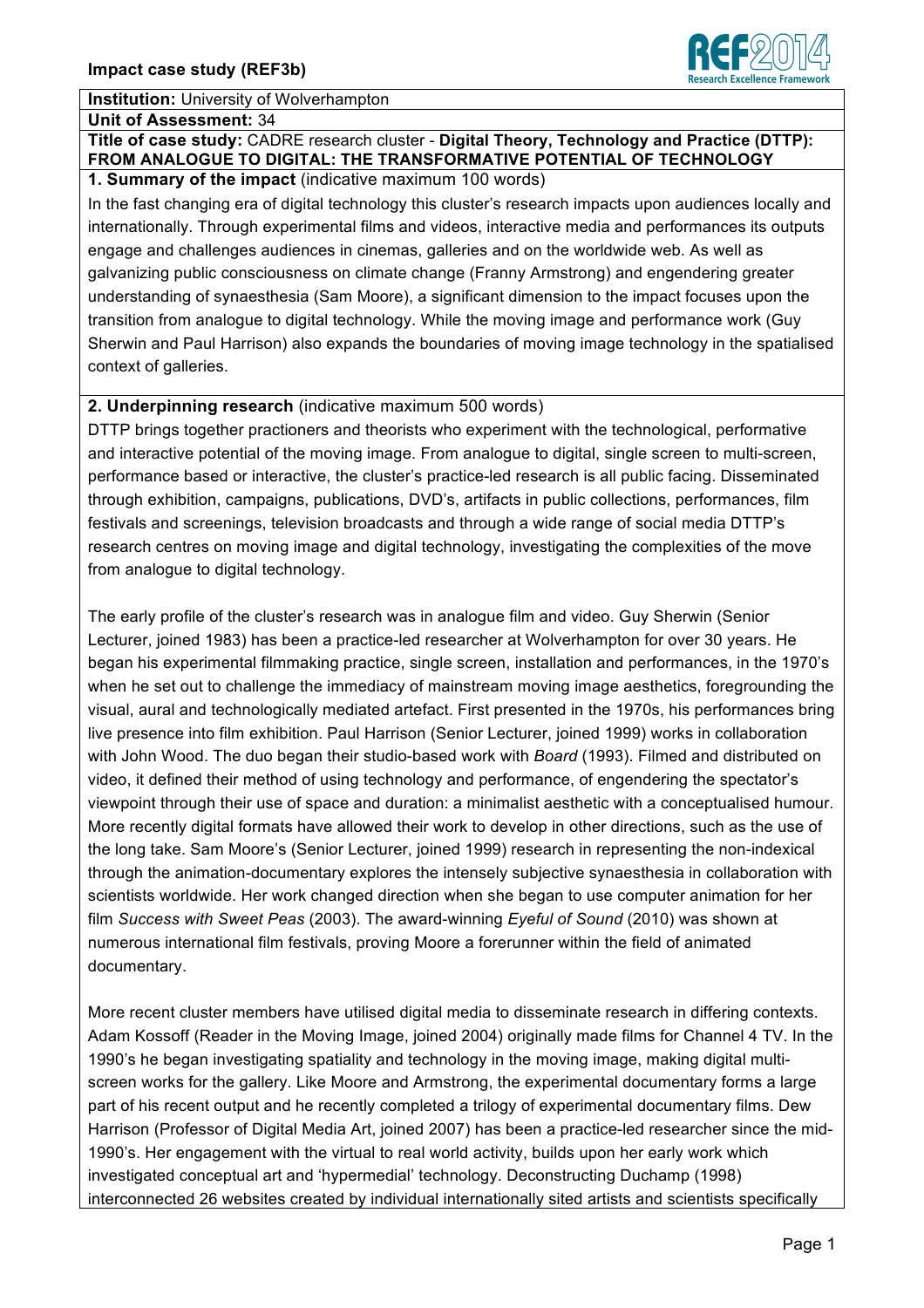

for the piece. Franny Armstrong (Professor in Film, joined 2013) followed her film, *McLibel* (2005), on the Macdonald's libel case by directing *The Age of Stupid (*2009), a docudrama on climate change. Armstrong pioneered *Indie Screenings*, an online distribution program that allows exhibitors to pay according to their means. The Stupid team also covered the United Nations Climate Summit in Copenhagen in 2009, transmitting live internet programs.

**3. References to the research** (indicative maximum of six references)

**1. Paul Harrison**, (2011) *Answers to Questions: John Wood and Paul Harrison,* Catalogue with text by Toby Camps, Contemporary Arts Museum, Houston, USA (The output is listed in REF 2).

**2. Guy Sherwin,** *Film in* Space, 14 Dec 2012 – 24 Feb 2013, curated exhibition, Camden Arts Centre, London**,** http://www.camdenartscentre.org/whats-on/view/exh-25 (Listed in REF 2).

**3. Sam Moore,** *An Eyeful of Sound*, Wellcome Trust grant, 2008, animated-documentary, £30,000 (Listed in REF 2).

http://www.wellcome.ac.uk/stellent/groups/corporatesite/@msh\_grants/documents/web\_document/wtp0 52974.pdf

**4. Dew Harrison,** *Shift-Life* – Artefact**,** Arts Council England and Shrewsbury Museum Service funding, 2009, interactive installation, £27,184 (Listed in REF 2).

**5.** Peer-reviewed paper, selected and published in the Electronic Visualisation and the Arts 2010 conference proceedings, also available online.

(2010) HARRISON, D. Exploring Duchampian and Darwinian Ideas Through Interactive Means. In: *Proceedings for EVA,* London: British Computer Society http://ewic.bcs.org/content/conWebDoc/36056 **6. Adam Kossoff,** *Made in Wolverhampton*, 2012, film, http://www.wolverhamptonart.org.uk/wpcontent/uploads/2012/07/Heritage-Open-Days-2012-Programme-Brochure.pdf (Listed in REF 2).

# **4. Details of the impact** (indicative maximum 750 words)

Though a recent member of the cluster, Armstrong reflects the overall research profile. Her film, *The Age of Stu*pid (2009), utilised a technological perspective to convey its message on the future effects of climate change. New technology was also paramount in its online crowd funding and its distribution (raising over £900,000 overall): its history making global premier was in an eco-cinema in New York linked by satellite to 700 hundred cinemas in over 63 countries: "World's Largest Film Premiere Spanning Six Continents, More than 50 Countries and Uniting Nearly One Million People Worldwide for Climate Change Reform... World Leaders and Newsmakers Join Global Cinema Audiences for Satellite Premiere of Eco-Doc and Climate Change Panel During Climate Week NYC" (Reuters, 17 September, 2009). Another documentary practitioner, Moore's *An Eyeful of Sound* (2010) proved a forerunner in the field of animated documentary; "Moore's variety of animation... results in a film that is truly a sensual extravaganza and at the same time, an inquiry into the limitations of everyday human observation." (*Huffington Post*, June 2010). Screened at multiple festivals to a range of audiences around the world, it gained international awards (notably Nature Journal Scientific Merit Award at the Imagine Science Festival, New York, Scinema Science Film Festival, Australia, 2010) and has also been used as an educational tool in the sciences. Moore has subsequently been invited to workshop with animators and scientists in the USA and Australia.

In the field of experimental documentary, Kossoff's trilogy of films extends Walter Benjamin's theoretical ideas into practice, exploring how technology impacts on our mapping of the urban. Filmed on a mobile phone, due to its specific materiality, *Moscow Diary* (2010), screened internationally to large audiences (200 per screening), with engaged audience discussions and was programmed with Jean-Luc Godard's *Soft and Hard* at Festival International du Documentaire (FID) Marseilles.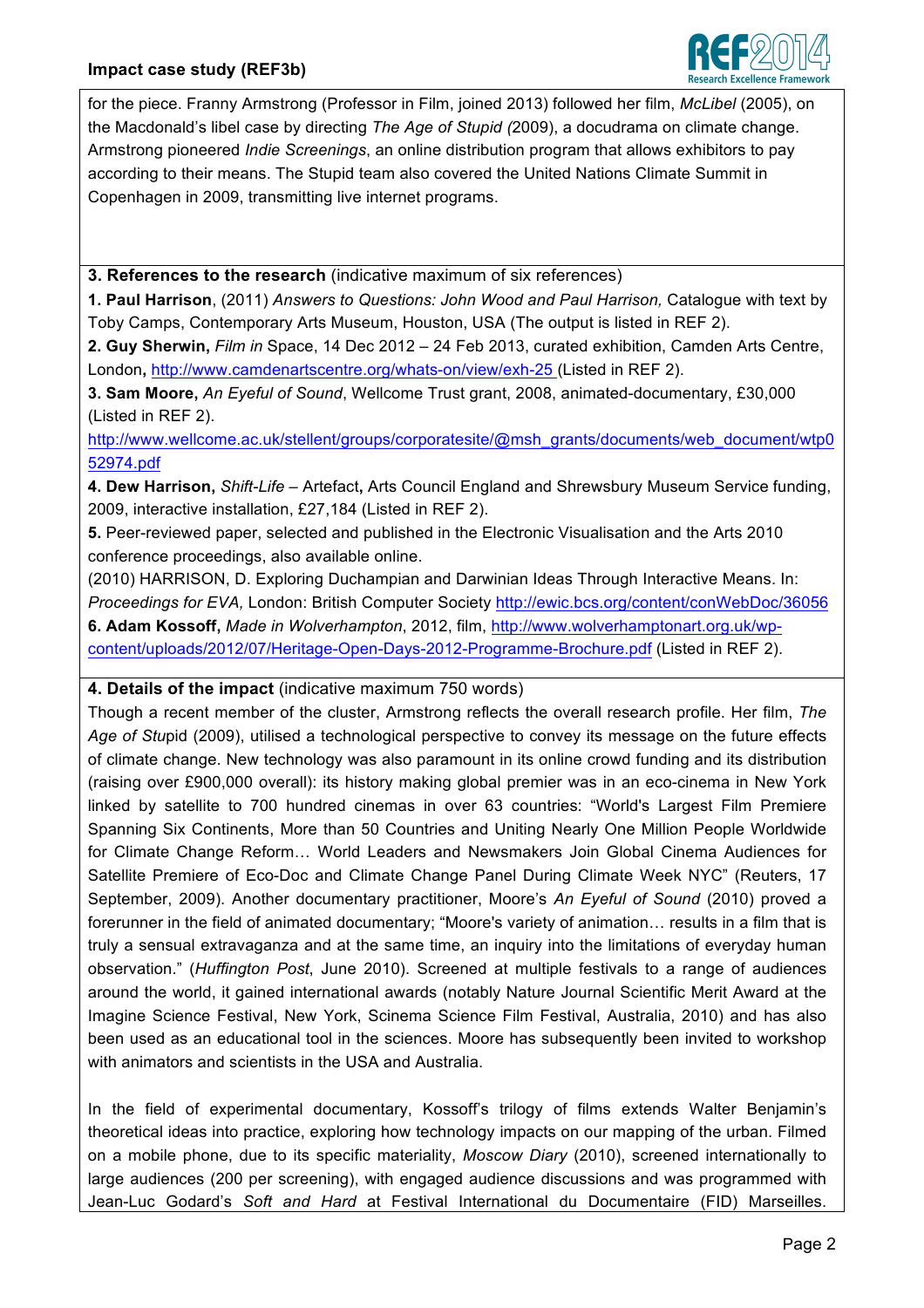

"Kossoff's work is a kind of social and technological experiment that his subject and muse might have appreciated." (Phillip Cartelli, Film International, September 2011). *Made in Wolverhampton* (2011), nominated for Time Out Best City Film at the Open City London Documentary Festival, 2012, screened internationally and to local and regional audiences, including Heritage Open Days by the Wolverhampton Art Gallery, 2012, and MakeShift, 2012, a community based event at the Lighthouse, Wolverhampton.

Negotiating the transition from analogue to digital, Sherwin's experimental and performance-based work recently underwent a revival: "Sherwin's continued commitment to exploring the rendering of imagery on film and the process involved... bestows great value to his work in the field" (*Aesthetica Magazine*, October 2011). Sherwin was invited to curate a survey of Expanded Cinema, *Film in Space* for the Camden Arts Centre, London (receiving 14,311 visitors, December 2012-Ferbuary 2013). Focusing on the machinery of filmmaking, it was widely reviewed, including Art Monthly (January, 2013) and Frieze (March, 2013). His work has also been compiled and published by LUX; *Optical Sound Films* 1971-2007 (2008) was published with a book, *Messages* 1981-84 in 2011. Sherwin is regularly invited to run screening workshops, such as Melbourne International Film Festival, 2008 and WORM, Rotterdam 2011.

With collaborator John Wood, Paul Harrison has exhibited their moving image performance videos in over 40 national and international exhibitions since January 2008. Their recent US tour *Answers to Questions*, confirmed their world international status within the art community and the wider public: "Basic physics and gravity act as the protagonists in these videos... Considering themselves to be sculptors who use video as a medium to document their work, the artists characteristically use uncomplicated staging and filming techniques." (*Art Daily*, February, 2012). Funding from the Arts Council enabled them to produce more ambitious work such as *Night and Day* (2008). The work has been shown internationally and has entered the permanent collections of Frac, Ille de France and Foundation de la Vache Qui Rit. Published work includes: *Nothing Special* a boxed DVD publication documenting works produced between 1993-2011, with an interview produced by Tate, London.

Exploring the Darwinian evolution of biological life forms with interactive digital technology, and highlighting issues around climate change, Dew Harrison (collaborating with Sam Moore, and two programmers) created a real world interface for artificial life within a fictional ecosystem. Part of the Natural History Museum's international celebrations of The Charles Darwin bicentenary in 2009, 'Darwin200', *Shift-Life* (2009) was made for the Shift-Time festival of ideas (with over 100,000 footfall from national and international visitors) in Shrewsbury, Darwin's birthplace, allowing people to affect the behaviour of the creatures in the ecosystem by directly changing the environmental conditions.

**5. Sources to corroborate the impact** (indicative maximum of 10 references) **Guy Sherwin**:

- Review *Film in Space*, in Frieze, by Agnieszka Gratza, March, 2013, discussing how Sherwin foregrounds and uses moving image technology in the gallery space. http://www.frieze.com/issue/review/film-in-space/

- Review in *This is Tomorrow*, *Contemporary Art Magazine,* by Karl Musson, (no date) outlining Sherwin's use of the analogic form of the moving image. http://www.thisistomorrow.info/viewArticle.aspx?artId=1986

# **Paul Harrison:**